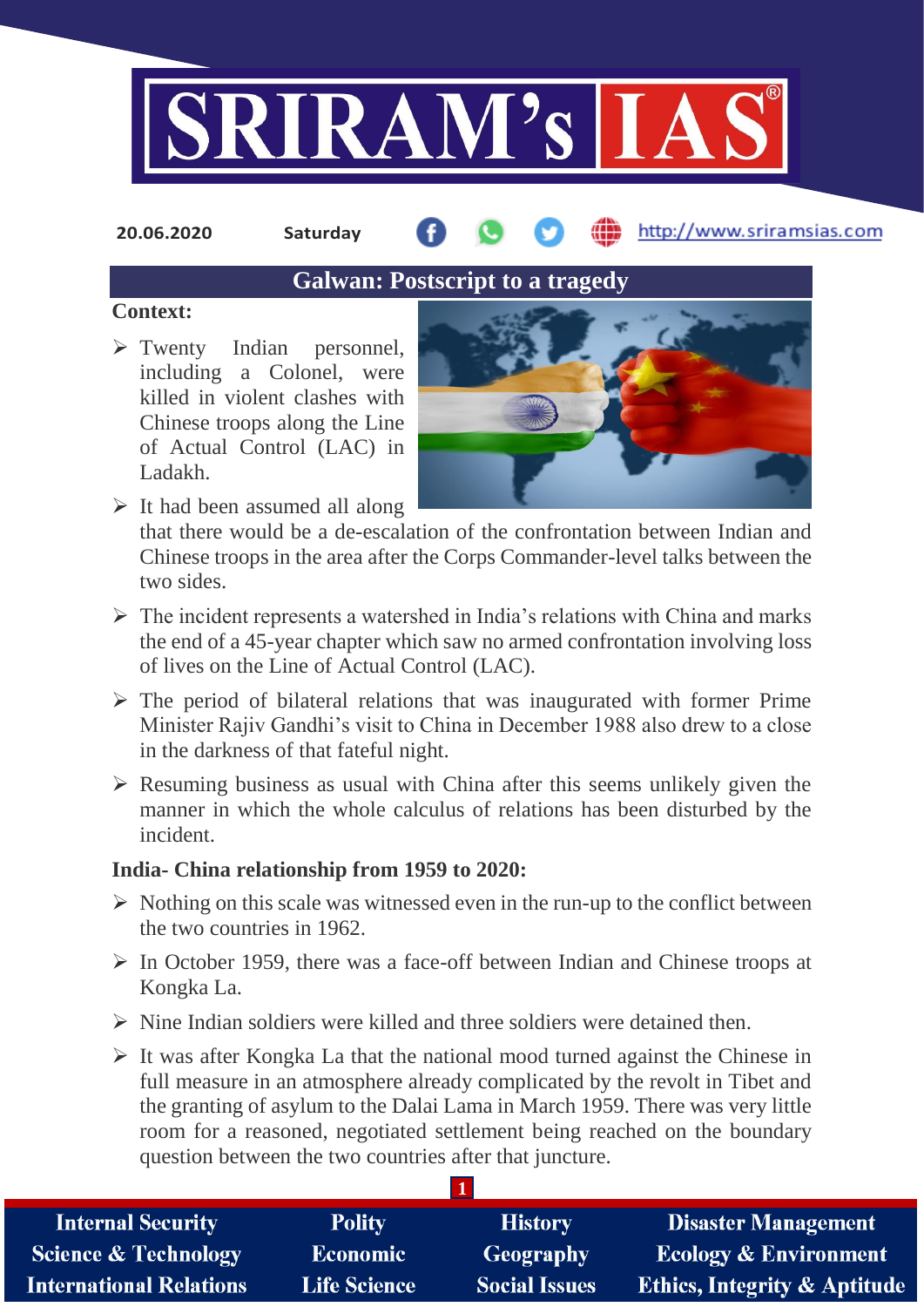

#### http://www.sriramsias.com **20.06.2020 Saturday**

 $\triangleright$  The conflict in 1962 inflicted gaping wounds on the national soul and prestige from which India took time to recover.

### **Is India at a similar juncture today?**

- $\triangleright$  India and China are in a very different place in their history as nations in 2020 as compared to 1959.
- $\triangleright$  They have grown immensely in strength and stature on the world stage.
- $\triangleright$  Their relations have substance and a diversity of content in a manner absent in the 1950s.
- $\triangleright$  To assume that India is on a steep descent from here towards a full-blown conflict with China may therefore be an oversimplification.
- $\triangleright$  Both countries must keep in check the statements that are mutually accusatory, with each country disclaiming responsibility for the tragic turn of events.

### **What's next?**

- $\triangleright$  Bilateral relations in other areas will be under considerable strain. Soft landings cannot be expected.
- $\triangleright$  No leadership-level contact between the top leaders of the two countries can be anticipated in the near term.
- $\triangleright$  Indian businesses in China and Chinese business operations in India can expect the going to be tougher than before. The scenario on trade and investments could encounter similar obstacles.
- $\triangleright$  In areas that impinge on national security, as in the cyber field and in telecommunications, and in technologies that enable spying and surveillance (5G, for instance), stringent controls, exclusions and clampdowns can be expected in the treatment and the entry of Chinese companies in India.

### **What is the way forward?**

### **Assessing choices carefully:**

- $\triangleright$  Cool-headed thinking is the need of the hour.
- $\triangleright$  All this comes at a time when:
	- The COVID-19 crisis demands the full attention of the government.

| <b>Internal Security</b>        | <b>Polity</b>       | <b>History</b>       | <b>Disaster Management</b>              |  |  |
|---------------------------------|---------------------|----------------------|-----------------------------------------|--|--|
| <b>Science &amp; Technology</b> | <b>Economic</b>     | Geography            | <b>Ecology &amp; Environment</b>        |  |  |
| <b>International Relations</b>  | <b>Life Science</b> | <b>Social Issues</b> | <b>Ethics, Integrity &amp; Aptitude</b> |  |  |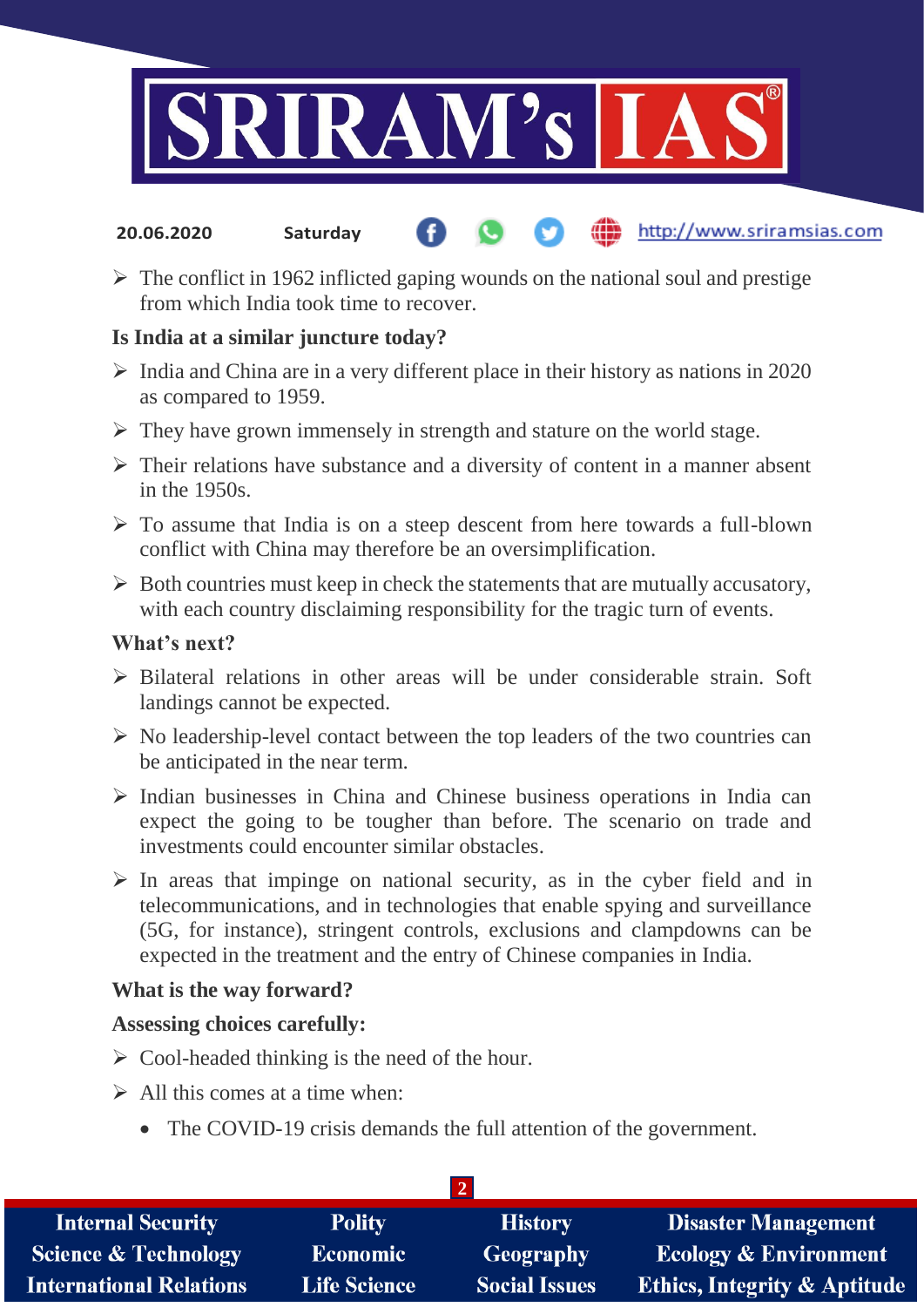

#### http://www.sriramsias.com **20.06.2020 Saturday**

- The economy needs to recover from the stagnancy of the last few months.
- The tensions with Pakistan persist.
- A dispute over territory with Nepal in the Lipulekh/Kalapani area has been headlined.
- $\triangleright$  There is considerable turbulence generated by all this. A reincarnated battlefront with China cannot be blindly embraced. The implications of such a choice must be carefully assessed.

### **Effective strategic communication:**

- $\triangleright$  Strong political direction, mature deliberation and coherence are keys to handling the situation.
- A comprehensive China strategy and its determination should devolve on those tasked with national security policy in the highest echelons of the Government of India under the direction of the Prime Minister. The responsibility of effective strategic communication too rests there.
- $\triangleright$  A clearer enunciation of the circumstances surrounding Chinese transgressions in Sikkim and Ladakh in the last few months would have been helpful in guiding the scattershot public debate. India must draw the right conclusions that can help the country in the future.
- $\triangleright$  Diplomatic channels must continue to be open and should not be fettered in any way because their smooth operability is vital in the current situation.

### **Clarification of the LAC:**

- $\triangleright$  India should take the initiative to insist on a timely and early clarification of the LAC.
- $\triangleright$  Pockets of difference of alignment as perceived by each side have to be clearly identified and these areas demilitarised by both sides through joint agreement pending a settlement of the boundary.
- $\triangleright$  At the same time, India must stand resolute and firm in the defence of territory in all four sectors of the border.
- $\triangleright$  Contacts between the two militaries joint exercises and exchanges of visits of senior Commanders — should be scaled down for the foreseeable future.

| <b>Internal Security</b>        | <b>Polity</b>       | <b>History</b>       | <b>Disaster Management</b>              |  |  |  |
|---------------------------------|---------------------|----------------------|-----------------------------------------|--|--|--|
| <b>Science &amp; Technology</b> | <b>Economic</b>     | Geography            | <b>Ecology &amp; Environment</b>        |  |  |  |
| <b>International Relations</b>  | <b>Life Science</b> | <b>Social Issues</b> | <b>Ethics, Integrity &amp; Aptitude</b> |  |  |  |